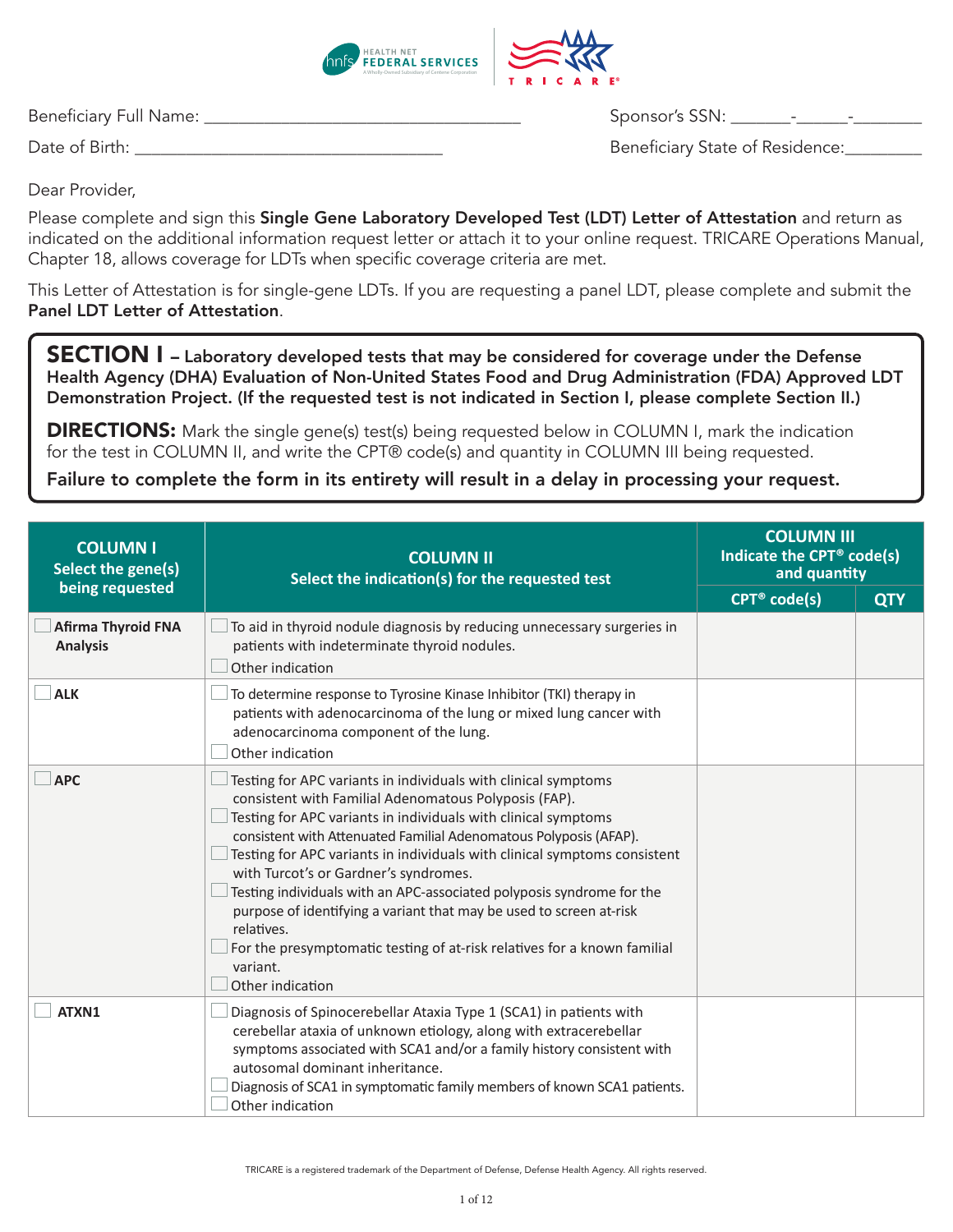| <b>COLUMN I</b><br>Select the gene(s) | <b>COLUMN II</b><br>Select the indication(s) for the requested test                                                                                                                                                                                                                                                                                                                                                                                                                                                                                                                                                                                                                                                                                 | <b>COLUMN III</b><br>Indicate the CPT® code(s)<br>and quantity |            |
|---------------------------------------|-----------------------------------------------------------------------------------------------------------------------------------------------------------------------------------------------------------------------------------------------------------------------------------------------------------------------------------------------------------------------------------------------------------------------------------------------------------------------------------------------------------------------------------------------------------------------------------------------------------------------------------------------------------------------------------------------------------------------------------------------------|----------------------------------------------------------------|------------|
| being requested                       |                                                                                                                                                                                                                                                                                                                                                                                                                                                                                                                                                                                                                                                                                                                                                     | $CPT^{\circledast}$ code(s)                                    | <b>QTY</b> |
| ATXN2                                 | Diagnosis of Spinocerebellar Ataxia Type 2 (SCA2) in patients with<br>cerebellar ataxia of unknown etiology, along with extracerebellar<br>symptoms associated with SCA2 and/or a family history consistent with<br>autosomal dominant inheritance.<br>Diagnosis of SCA2 in symptomatic family members of known SCA2 patients.<br>Other indication                                                                                                                                                                                                                                                                                                                                                                                                  |                                                                |            |
| ATXN3                                 | Diagnosis of Spinocerebellar Ataxia Type 3 (SCA3) in patients with<br>cerebellar ataxia of unknown etiology, along with extracerebellar<br>symptoms associated with SCA3 and/or a family history consistent with<br>autosomal dominant inheritance.<br>Diagnosis of SCA3 in symptomatic family members of known SCA3<br>patients.<br>Other indication                                                                                                                                                                                                                                                                                                                                                                                               |                                                                |            |
| ATXN7                                 | Diagnosis of Spinocerebellar Ataxia Type 7 (SCA7) in patients with<br>cerebellar ataxia and visual disturbance.<br>Diagnosis of SCA7 in symptomatic family members of known SCA7<br>patients.<br>Other indication                                                                                                                                                                                                                                                                                                                                                                                                                                                                                                                                   |                                                                |            |
| ATXN10                                | Diagnosis of Spinocerebellar Ataxia Type 10 (SCA10) in ataxia patients<br>whose ancestry is of American Indian origin, and whose family history is<br>consistent with autosomal dominant inheritance.<br>Diagnosis of SCA10 in symptomatic family members of known SCA10 patients.<br>Other indication                                                                                                                                                                                                                                                                                                                                                                                                                                              |                                                                |            |
| BCR/ABL1                              | Diagnostic assessment of individuals with suspected Chronic Myelogenous<br>Leukemia (CML) by quantitative RT-PCR (RQ-PCR).<br>Diagnostic assessment of individuals with suspected CML by qualitative<br>RT-PCR.<br>Monitoring response to TKI therapy, such as imatinib, in individuals with<br>CML by RQ-PCR.<br>Testing for the presence of the BCR/ABL1 p.Thr315Ile variant in CML<br>patients to guide treatment selection following resistance to first-line<br>imatinib therapy.<br>Testing for the presence of BCR/ABL1 variants other than p.Thr315Ile in<br>CML patients to guide treatment selection following resistance to first-line<br>imatinib therapy.<br>Other indication                                                          |                                                                |            |
| <b>BMPR1A</b>                         | To clarify the diagnosis of individuals with Juvenile Polyposis Syndrome (JPS).<br>If a known SMAD4 mutation is in the family, genetic testing should be<br>performed in the first six months of life due to hereditary hemorrhagic<br>telangiectasia risk.<br>Other indication                                                                                                                                                                                                                                                                                                                                                                                                                                                                     |                                                                |            |
| <b>BRAF</b>                           | To predict response to vemurafenib therapy in patients with a positive<br>cobas 4800 BRAF mutation test result.<br>To predict response to trametinib monotherapy in advanced melanoma<br>patients with a positive BRAF p.Val600GLu and/or p.Val600Lys test<br>result.<br>To predict response to dabrafenib monotherapy in advanced melanoma<br>patients with a positive BRAF p.Val600Glu test result.<br>To predict response to trametinib and dabrafenib combination therapy<br>in advanced melanoma patients with a positive BRAF p.Val600Glu and/<br>or p.Val600Lys test result.<br>For individuals with indeterminate thyroid Fine-Needle Aspiration (FNA)<br>biopsy cytology for diagnosis of papillary thyroid carcinoma.<br>Other indication |                                                                |            |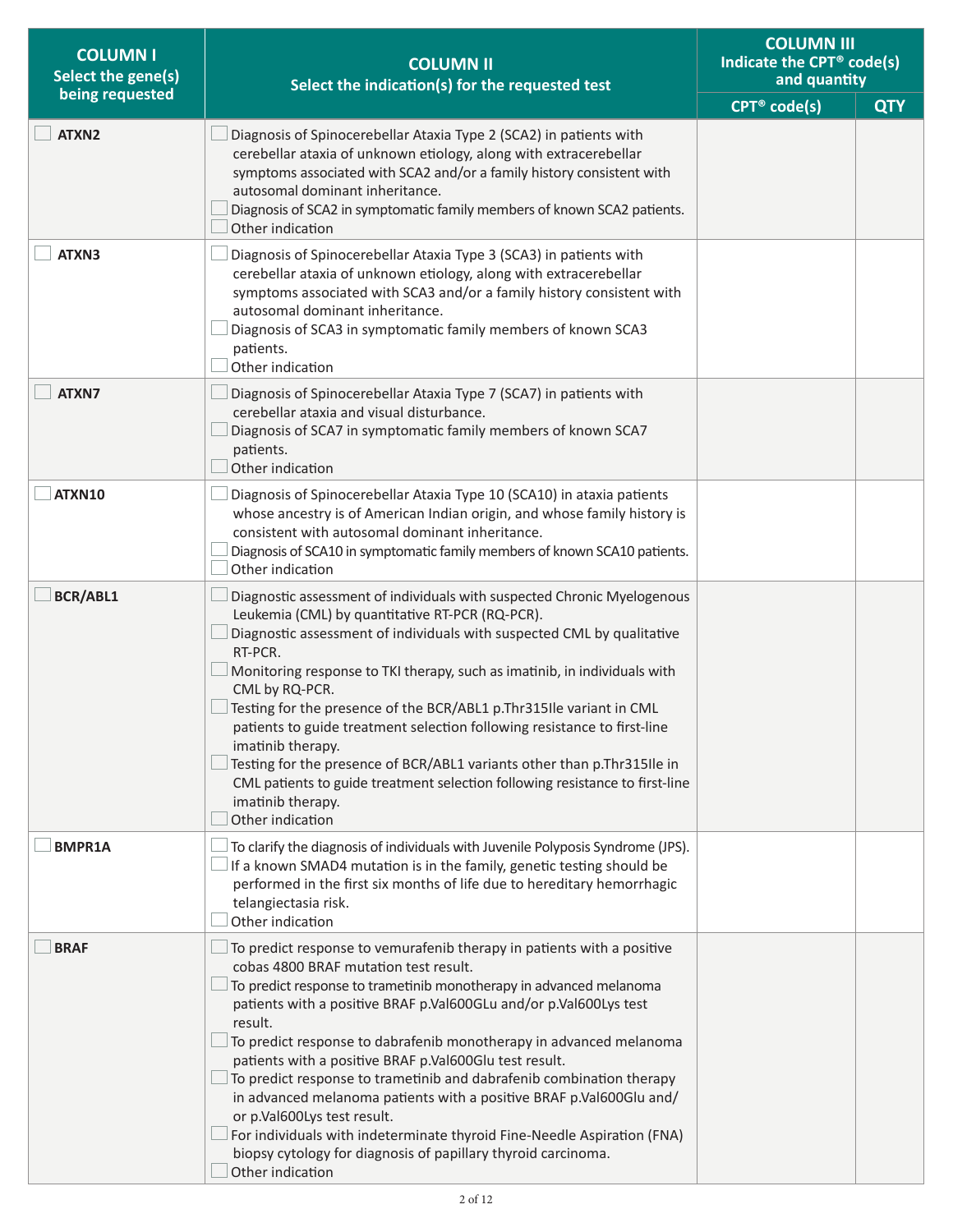| <b>COLUMN I</b><br>Select the gene(s)                       | <b>COLUMN II</b><br>Select the indication(s) for the requested test                                                                                                                                                                                                                                                                                                                                                                                                                | <b>COLUMN III</b><br>Indicate the CPT® code(s)<br>and quantity |            |
|-------------------------------------------------------------|------------------------------------------------------------------------------------------------------------------------------------------------------------------------------------------------------------------------------------------------------------------------------------------------------------------------------------------------------------------------------------------------------------------------------------------------------------------------------------|----------------------------------------------------------------|------------|
| being requested                                             |                                                                                                                                                                                                                                                                                                                                                                                                                                                                                    | $CPT^{\circledcirc}$ code(s)                                   | <b>QTY</b> |
| <b>BRCA1/BRCA2</b>                                          | Please provide the clinical indication(s) for BRCA1/BRCA2 gene testing:                                                                                                                                                                                                                                                                                                                                                                                                            |                                                                |            |
| <b>CACNA1A</b>                                              | Diagnosis of Spinocerebellar Ataxia Type 6 (SCA6) in patients with<br>cerebellar ataxia with dysarthria and/or nystagmus.<br>Diagnosis of SCA6 in symptomatic family members of known SCA6 patients.<br>Other indication                                                                                                                                                                                                                                                           |                                                                |            |
| CALM1, CASQ2, RYR2,<br>and/or TRDN                          | To confirm a diagnosis of Catecholaminergic Polymorphic Ventricular<br>Tachycardia (CPVT) in patients with clinically diagnosed or suspected<br>CPVT.<br>Other indication                                                                                                                                                                                                                                                                                                          |                                                                |            |
| CDH1                                                        | For large rearrangements in the CDH1 gene for the treatment of<br>Hereditary Diffuse Gastric Cancer (HDGC).<br>Other indication                                                                                                                                                                                                                                                                                                                                                    |                                                                |            |
| <b>CEBPA</b>                                                | To guide the treatment decisions for individuals with Acute Myeloid<br>Leukemia (AML).<br>Other indication                                                                                                                                                                                                                                                                                                                                                                         |                                                                |            |
| <b>CFTR</b>                                                 | Confirmation of diagnosis in individuals showing clinical symptoms of<br>Cystic Fibrosis (CF) or having a high sweat chloride level.<br>Identification of newborns who are affected with CF.<br>Identification of individuals with the p.Gly551Asp variant who will<br>respond to treatment with ivacaftor.<br>Male infertility testing and treatment.<br>Preconception and prenatal carrier screening in accordance with the<br>most current ACOG guidelines.<br>Other indication |                                                                |            |
| <b>Chimerism Analysis</b>                                   | For the management and treatment of stem cell transplant patients.<br>Other indication                                                                                                                                                                                                                                                                                                                                                                                             |                                                                |            |
| Chromosome 22q11.2                                          | $\Box$ Confirmation of diagnosis in an individual suspected of chromosome<br>22q11.2 deletion syndrome based on clinical findings.<br>Other indication                                                                                                                                                                                                                                                                                                                             |                                                                |            |
| COL1A1/COL1A2                                               | For sequence variants in the COL1A1/COL1A2 genes for the diagnosis of<br>Osteogenesis Imperfecta (OI) when clinical and radiological examination<br>and family history provide inadequate information for diagnosis of OI.<br>Other indication                                                                                                                                                                                                                                     |                                                                |            |
| COL3A1                                                      | To confirm or establish a diagnosis of Ehlers-Danlos Syndrome Type 4<br>(EDS IV), also known as vascular EDS, in patients with clinical symptoms<br>or features of EDS IV.<br>Other indication                                                                                                                                                                                                                                                                                     |                                                                |            |
| CYP2C9                                                      | For the initiation and management of warfarin treatment.<br>Other indication                                                                                                                                                                                                                                                                                                                                                                                                       |                                                                |            |
| <b>CYP2C19</b>                                              | To manage dosing of clopidogrel.<br>Other indication                                                                                                                                                                                                                                                                                                                                                                                                                               |                                                                |            |
| Cytogenomic<br>Constitutional<br><b>Microarray Analysis</b> | Diagnostic evaluation of patients suspected of having a genetic<br>syndrome (i.e., have congenital anomalies, dysmorphic features,<br>Developmental Delay (DD), and/or intellectual disability).<br>Diagnostic evaluation of individuals with Autism Spectrum Disorder<br>(ASD), including autism, Asperger syndrome, and pervasive<br>developmental disorder.<br>Other indication                                                                                                 |                                                                |            |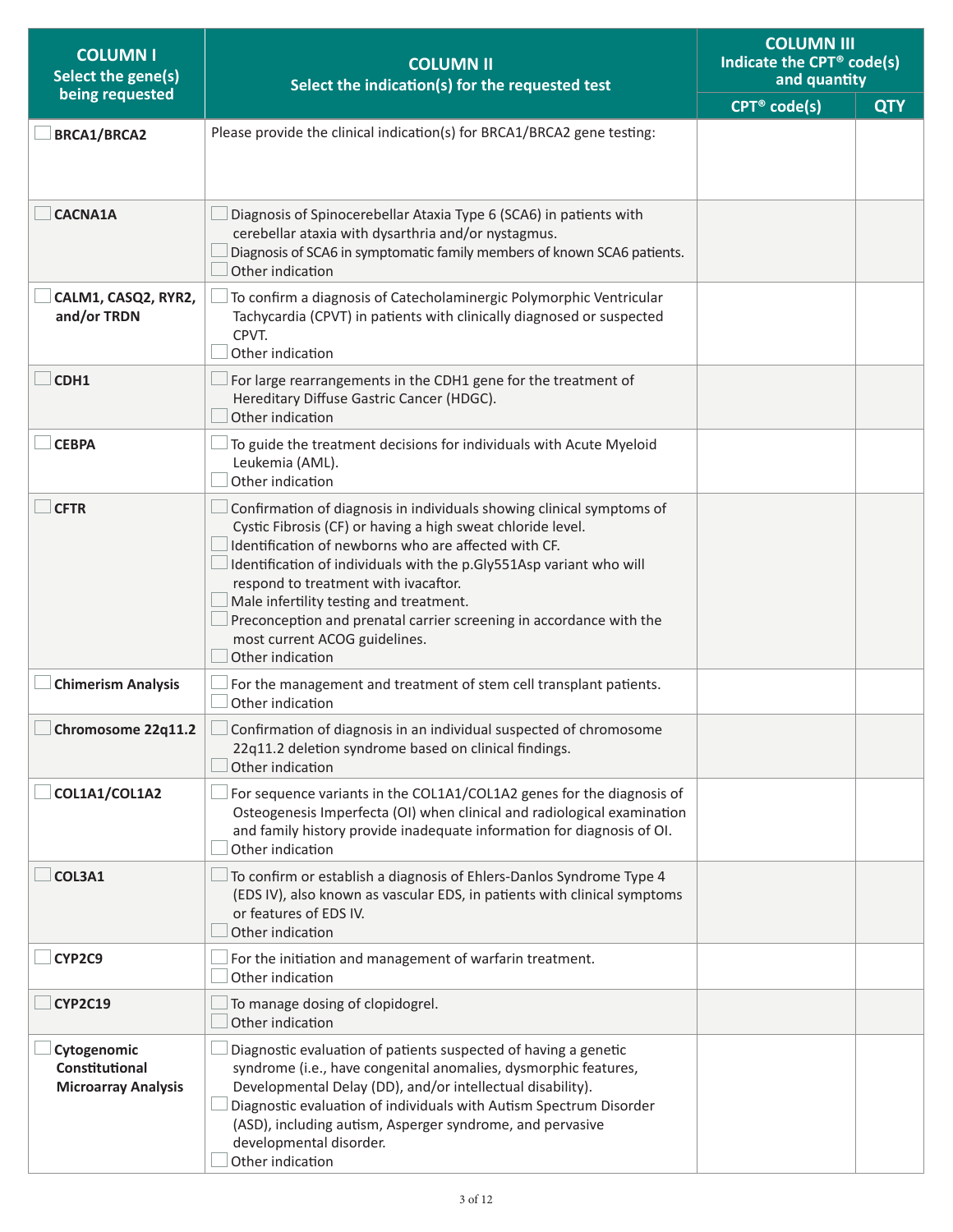| <b>COLUMN I</b><br>Select the gene(s)                        | <b>COLUMN II</b><br>Select the indication(s) for the requested test                                                                                                                                                                                                                                                                                                                                                                                                                                                                                                                                                                                                                                                                                                                                                                                   | <b>COLUMN III</b><br>Indicate the CPT® code(s)<br>and quantity |            |
|--------------------------------------------------------------|-------------------------------------------------------------------------------------------------------------------------------------------------------------------------------------------------------------------------------------------------------------------------------------------------------------------------------------------------------------------------------------------------------------------------------------------------------------------------------------------------------------------------------------------------------------------------------------------------------------------------------------------------------------------------------------------------------------------------------------------------------------------------------------------------------------------------------------------------------|----------------------------------------------------------------|------------|
| being requested                                              |                                                                                                                                                                                                                                                                                                                                                                                                                                                                                                                                                                                                                                                                                                                                                                                                                                                       | CPT <sup>®</sup> code(s)                                       | <b>QTY</b> |
| DAZ/SRY                                                      | To detect submicroscopic deletions involving the Y chromosome in the<br>evaluation of men with infertility secondary to azoospermia,<br>oligozoospermia, or teratozoospermia.<br>Other indication                                                                                                                                                                                                                                                                                                                                                                                                                                                                                                                                                                                                                                                     |                                                                |            |
| <b>DMD</b>                                                   | For diagnostic DMD testing (deletion and duplication analysis with<br>reflex to complete gene sequencing) in males or females exhibiting<br>symptoms of Duchenne Muscular Dystrophy (DMD) or Becker Muscular<br>Dystrophy (BMD).<br>Other indication                                                                                                                                                                                                                                                                                                                                                                                                                                                                                                                                                                                                  |                                                                |            |
| <b>DMPK</b>                                                  | Confirmation of a diagnosis of Myotonic Dystrophy Type 1 (DM1) or<br>Type 2 (DM2) in symptomatic patients.<br>Diagnosis of DM1 or DM2 in asymptomatic adults who are at an<br>increased risk of DM1 or DM2 through a positive family history.<br>Other indication                                                                                                                                                                                                                                                                                                                                                                                                                                                                                                                                                                                     |                                                                |            |
| DSC2, DSG2, DSP, JUP,<br>PKP2, RYR2, TGFB3,<br>and/or TMEM43 | For sequence variants in the DSC2, DSG2, DSP, JUP, PKP2, RYR2, TGFB3,<br>and TMEM43 genes to confirm a diagnosis of Arrhythmogenic Right<br>Ventricular Dysplasia/Cardiomyopathy (ARVD/C) in probands.<br>For a known familial sequence variant in the DSC2, DSG2, DSP, PKP2, or<br>TMEM43 gene for at-risk relatives of probands with International Task<br>Force (ITF)-confirmed ARVD/C to confirm a diagnosis of ARVD/C in those<br>whose symptoms meet the ITF-diagnostic criteria.<br>Other indication                                                                                                                                                                                                                                                                                                                                           |                                                                |            |
| DYT1/TOR1A                                                   | For genetic testing for sequence variants of DYT1 for patients with<br>primary dystonia with onset < 30 years of age.<br>For genetic testing for sequence variants of DYT1 for patients with<br>primary dystonia with onset ≥ 30 years of age who have a relative who<br>developed dystonia aged < 30 years.<br>Other indication                                                                                                                                                                                                                                                                                                                                                                                                                                                                                                                      |                                                                |            |
| <b>EGFR</b>                                                  | To help guide administration of Epidermal Growth Factor Receptor<br>(EGFR) TKIs in the first-line treatment of non-small cell lung cancer.<br>Other indication                                                                                                                                                                                                                                                                                                                                                                                                                                                                                                                                                                                                                                                                                        |                                                                |            |
| F2                                                           | Diagnostic evaluation of individuals with a prior Venous Thromboembolism<br>(VTE) during pregnancy or puerperium.<br>For patients with VTE with a personal or family history of recurrent VTE<br>(more than two in the same person).<br>For patients with their first VTE before age 50 with no precipitating<br>factors.<br>For venous thrombosis at unusual sites such as the cerebral, mesenteric,<br>portal, or hepatic veins.<br>For VTE associated with the use of estrogen-containing oral contraceptives,<br>Selective Estrogen Receptor Modulators (SERMs), or Hormone<br>Replacement Therapy (HRT).<br>To diagnose an inherited thrombophilia in female family members of<br>individuals with an inherited thrombophilia if the female family member<br>is pregnant or considering pregnancy or oral contraceptive use.<br>Other indication |                                                                |            |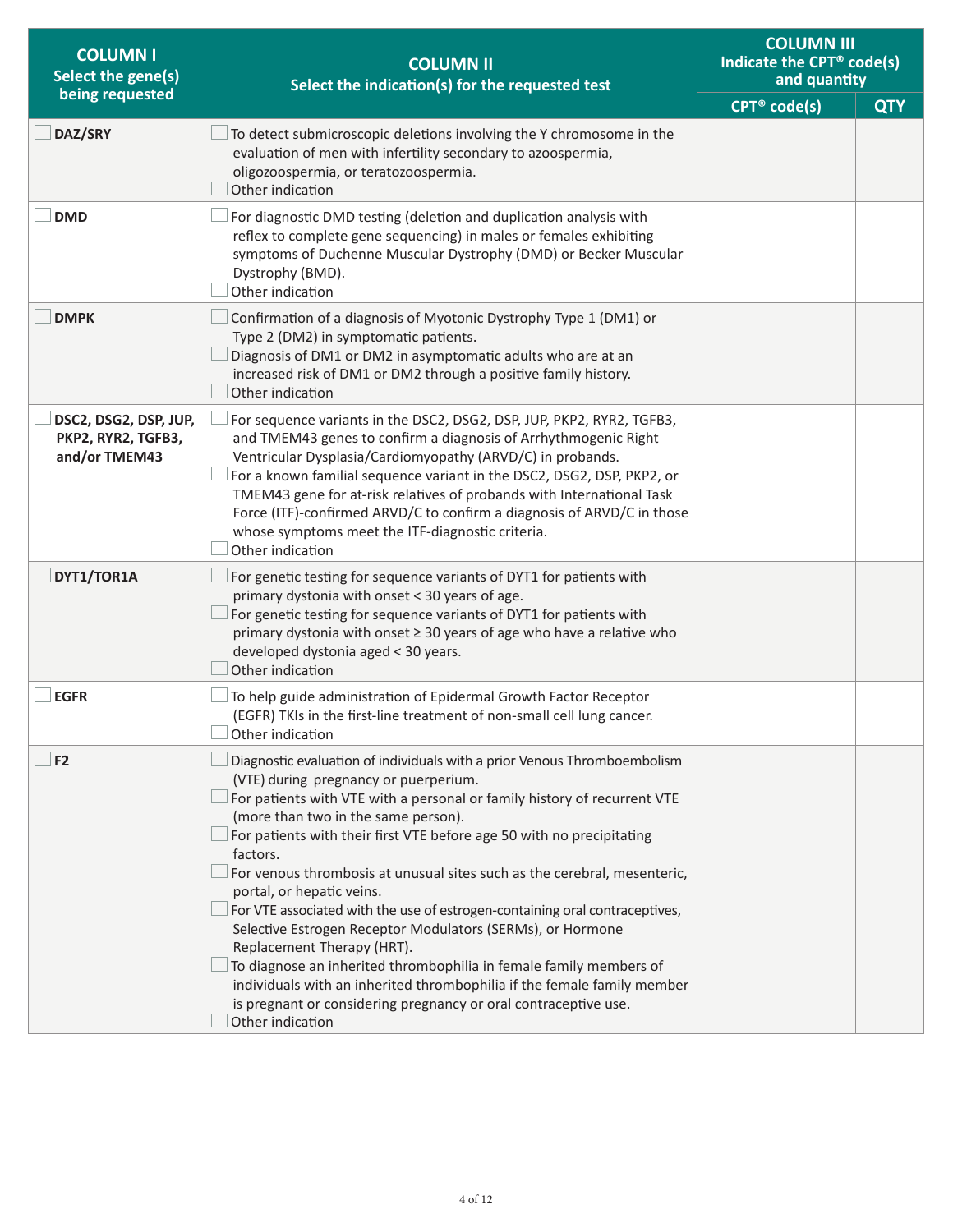| <b>COLUMNI</b><br>Select the gene(s) | <b>COLUMN II</b><br>Select the indication(s) for the requested test                                                                                                                                                                                                                                                                                                                                                                                                                                                                                                                                                                                                                                                                                                                                                       |                          | <b>COLUMN III</b><br>Indicate the CPT® code(s)<br>and quantity |
|--------------------------------------|---------------------------------------------------------------------------------------------------------------------------------------------------------------------------------------------------------------------------------------------------------------------------------------------------------------------------------------------------------------------------------------------------------------------------------------------------------------------------------------------------------------------------------------------------------------------------------------------------------------------------------------------------------------------------------------------------------------------------------------------------------------------------------------------------------------------------|--------------------------|----------------------------------------------------------------|
| being requested                      |                                                                                                                                                                                                                                                                                                                                                                                                                                                                                                                                                                                                                                                                                                                                                                                                                           | CPT <sup>®</sup> code(s) | <b>QTY</b>                                                     |
| F <sub>5</sub>                       | Diagnostic evaluation of individuals with a prior VTE during pregnancy or<br>puerperium.<br>For patients with VTE with a personal or family history of recurrent VTE<br>(more than two in the same person).<br>For patients with their first VTE before age 50 with no precipitating factors.<br>For venous thrombosis at unusual sites such as the cerebral, mesenteric,<br>portal, or hepatic veins.<br>For VTE associated with the use of estrogen-containing oral contraceptives,<br>Selective Estrogen Receptor Modulators (SERMs), or Hormone Replacement<br>Therapy (HRT).<br>To diagnose an inherited thrombophilia in female family members of<br>individuals with an inherited thrombophilia if the female family member<br>is pregnant or considering pregnancy or oral contraceptive use.<br>Other indication |                          |                                                                |
| FBN1                                 | To facilitate the diagnosis of Marfan syndrome in patients who do not<br>fulfill the Ghent diagnostic criteria, but have at least one major feature<br>of the condition.<br>To facilitate the diagnosis of Marfan syndrome in the at-risk relatives of<br>patients carrying known disease-causing variants.<br>Other indication                                                                                                                                                                                                                                                                                                                                                                                                                                                                                           |                          |                                                                |
| <b>FLCN</b>                          | To confirm a diagnosis of Birt-Hogg-Dubé Syndrome (BHD) in patients<br>with suspected BHD.<br>Other indication                                                                                                                                                                                                                                                                                                                                                                                                                                                                                                                                                                                                                                                                                                            |                          |                                                                |
| FLT3                                 | For diagnosis and prognosis in AML.<br>Other indication                                                                                                                                                                                                                                                                                                                                                                                                                                                                                                                                                                                                                                                                                                                                                                   |                          |                                                                |
| FMR1                                 | <b>FMR1</b> gene testing:<br>Testing for CGG repeat length for diagnosis of patients of either sex with<br>mental retardation, intellectual disability, developmental delay, or autism.<br>Other indication<br>FMR1 gene testing for Fragile X-Associated Tremor/Ataxia Syndrome:<br>Males and females older than age 50 years who have progressive<br>cerebellar ataxia and intention tremor with or without a positive family<br>history of FMR1-related disorders in whom other common causes of<br>ataxia have been excluded.<br>Women with unexplained Premature Ovarian Insufficiency (POI).<br>Other indication                                                                                                                                                                                                    |                          |                                                                |
| <b>GCK</b>                           | Diagnosis of Maturity-Onset Diabetes of the Young Type 2 (MODY2) in<br>patients with hyperglycemia or non-insulin-dependent diabetes who<br>have a family history of abnormal glucose metabolism in at least two<br>consecutive generations, with the patient or $\geq 1$ family member(s)<br>diagnosed before age 25.<br>Other indication                                                                                                                                                                                                                                                                                                                                                                                                                                                                                |                          |                                                                |
| GJB2                                 | Diagnosis of DFNB1 or DFNA3 in individuals with nonsyndromic hearing<br>loss to aid in treatment.<br>Other indication                                                                                                                                                                                                                                                                                                                                                                                                                                                                                                                                                                                                                                                                                                     |                          |                                                                |
| GJB6                                 | Diagnosis of DFNB1 or DFNA3 in individuals with nonsyndromic hearing<br>loss to aid in treatment.<br>Other indication                                                                                                                                                                                                                                                                                                                                                                                                                                                                                                                                                                                                                                                                                                     |                          |                                                                |
| HBA1/HBA2                            | To confirm the diagnosis of alpha-thalassemia in a symptomatic individual.<br>To confirm the diagnosis in a pregnant woman with low hemoglobin<br>when alpha-thalassemia is suspected.<br>Other indication                                                                                                                                                                                                                                                                                                                                                                                                                                                                                                                                                                                                                |                          |                                                                |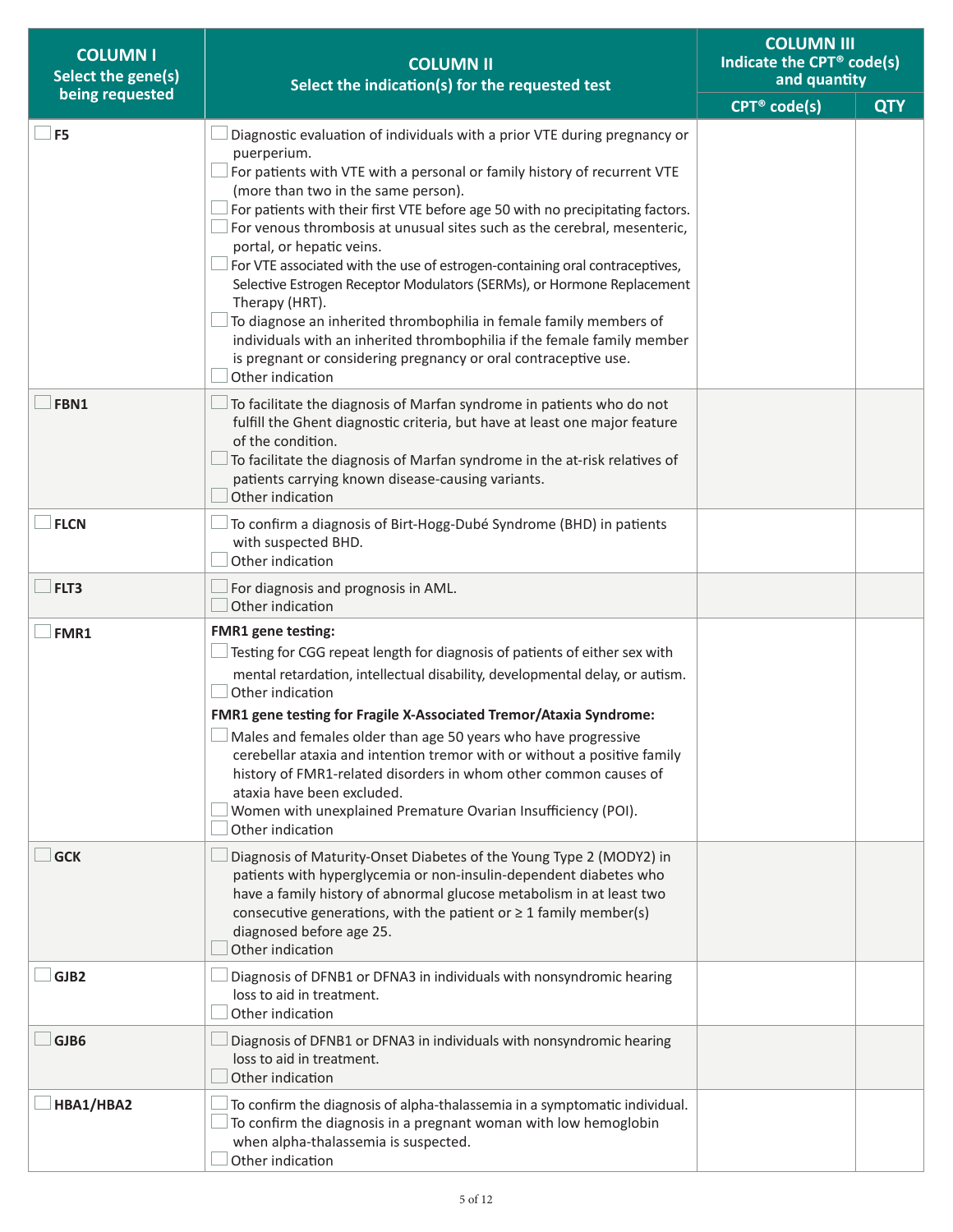| <b>COLUMN I</b><br>Select the gene(s) | <b>COLUMN II</b><br>Select the indication(s) for the requested test                                                                                                                                                                                                                                                                                                                                                                                                                                                                                                                                                                                                                                                                                                                                                                                        | <b>COLUMN III</b><br>Indicate the CPT® code(s)<br>and quantity |            |
|---------------------------------------|------------------------------------------------------------------------------------------------------------------------------------------------------------------------------------------------------------------------------------------------------------------------------------------------------------------------------------------------------------------------------------------------------------------------------------------------------------------------------------------------------------------------------------------------------------------------------------------------------------------------------------------------------------------------------------------------------------------------------------------------------------------------------------------------------------------------------------------------------------|----------------------------------------------------------------|------------|
| being requested                       |                                                                                                                                                                                                                                                                                                                                                                                                                                                                                                                                                                                                                                                                                                                                                                                                                                                            | CPT <sup>®</sup> code(s)                                       | <b>QTY</b> |
| <b>HEXA</b>                           | As an adjunct to biochemical testing in patients with low hexosaminidase A<br>levels in blood. When individuals are identified with apparent deficiency<br>of hexosaminidase A enzymatic activity, targeted mutation analysis can<br>then be used to distinguish pseudodeficiency alleles from disease-causing<br>alleles.<br>Other indication                                                                                                                                                                                                                                                                                                                                                                                                                                                                                                             |                                                                |            |
| <b>HFE</b>                            | Diagnosis of patients with or without symptoms of iron overload with a<br>serum transferrin saturation >45% and/or elevated serum ferritin.<br>Other indication                                                                                                                                                                                                                                                                                                                                                                                                                                                                                                                                                                                                                                                                                            |                                                                |            |
| <b>HLA</b>                            | To determine histocompatibility of tissue between organ and bone<br>marrow donors and recipients prior to transplant.<br>For platelet transfusion for patients refractory to treatment due to<br>alloimmunization.<br>Diagnosis of celiac disease in symptomatic patients with equivocal<br>results on small bowel biopsy and serology, or in previously symptomatic<br>patients who are asymptomatic while on a gluten-free diet.<br>Testing for the HLA-B*1502 allele prior to initiating treatment with<br>carbamazepine in patients from high-risk ethnic groups.<br>Testing for the HLA-B*5701 allele for hypersensitivity reactions in patients<br>prior to initiation or reinitiation with treatments containing abacavir.<br>Testing for the HLA-B*58:01 allele in patients prior to initiating treatment<br>with allopurinol.<br>Other indication |                                                                |            |
| HNF1A                                 | Diagnosis of Maturity-Onset Diabetes of the Young Type 3 (MODY3) in<br>patients with hyperglycemia or non-insulin-dependent diabetes who<br>have a family history of abnormal glucose metabolism in at least two<br>consecutive generations, with the patient or $\geq 1$ family member(s)<br>diagnosed before age 25.<br>Other indication                                                                                                                                                                                                                                                                                                                                                                                                                                                                                                                 |                                                                |            |
| HNF1B                                 | Diagnosis of Maturity-Onset Diabetes of the Young Type 5 (MODY5) in<br>patients with hyperglycemia or non-insulin-dependent diabetes who<br>have a family history of abnormal glucose metabolism in at least two<br>consecutive generations, with the patient or $\geq 1$ family member(s)<br>diagnosed before age 25, and who have structural or functional<br>abnormalities of the kidneys.<br>Other indication                                                                                                                                                                                                                                                                                                                                                                                                                                          |                                                                |            |
| HNF4A                                 | Diagnosis of Maturity-Onset Diabetes of the Young Type 1 (MODY1)<br>in patients with yperglycemia or non-insulin-dependent diabetes who<br>have a family history of abnormal glucose metabolism in at least two<br>consecutive generations, with the patient or $\geq 1$ family member(s)<br>diagnosed before age 25.<br>Other indication                                                                                                                                                                                                                                                                                                                                                                                                                                                                                                                  |                                                                |            |
| <b>HTT</b>                            | To test for CAG repeat length for diagnosis of Huntington Chorea/<br>Disease (HD) in patients suspected of having HD in the absence of a<br>family history of HD.<br>Other indication                                                                                                                                                                                                                                                                                                                                                                                                                                                                                                                                                                                                                                                                      |                                                                |            |
| <b>IGH</b>                            | For medical management of patients with Acute Lymphoblastic Leukemia<br>(ALL) through analysis of rearrangements in the IGH gene to estimate<br>Minimal Residual Disease (MRD) levels.<br>For diagnostic evaluation of rearrangements in the IGH gene in patients<br>with suspected B-cell Non-Hodgkin's Lymphoma (NHL), but in whom<br>clinical, immunophenotypic, and histologic evaluation have provided<br>inconclusive results.<br>Other indication                                                                                                                                                                                                                                                                                                                                                                                                   |                                                                |            |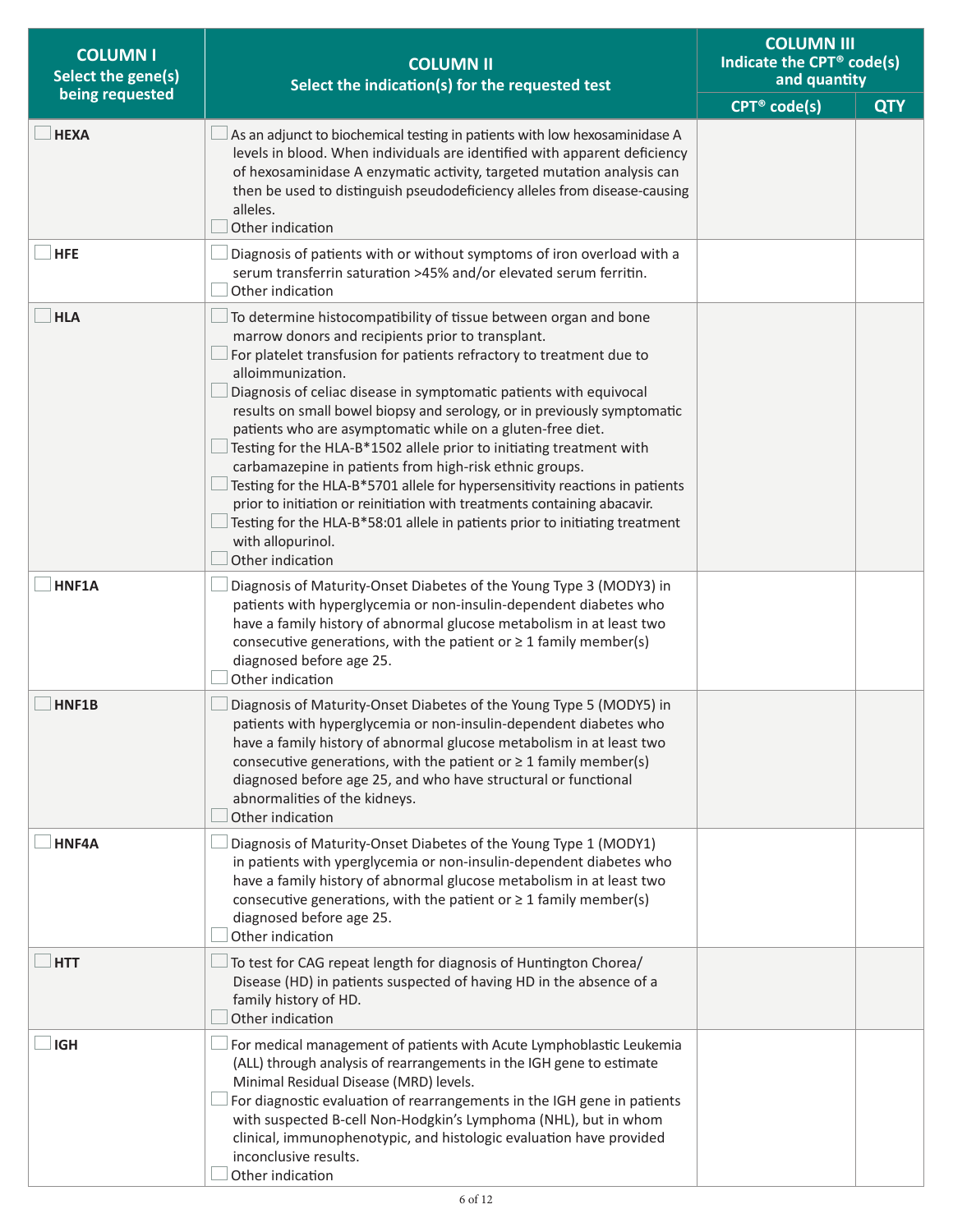| <b>COLUMN I</b><br>Select the gene(s)                  | <b>COLUMN II</b><br>Select the indication(s) for the requested test                                                                                                                                                                                                                                                                                                                                                  | <b>COLUMN III</b><br>Indicate the CPT® code(s)<br>and quantity |            |
|--------------------------------------------------------|----------------------------------------------------------------------------------------------------------------------------------------------------------------------------------------------------------------------------------------------------------------------------------------------------------------------------------------------------------------------------------------------------------------------|----------------------------------------------------------------|------------|
| being requested                                        |                                                                                                                                                                                                                                                                                                                                                                                                                      | CPT <sup>®</sup> code(s)                                       | <b>QTY</b> |
| <b>IGK</b>                                             | For medical management of patients with ALL through analysis of rear-<br>rangements in the IGK gene to estimate MRD levels.<br>For diagnostic evaluation of rearrangements in the IGK gene in patients<br>with suspected B-cell NHL, but in whom clinical, immunophenotypic,<br>and histologic evaluations have provided inconclusive results.<br>Other indication                                                   |                                                                |            |
| <b>IL28B</b>                                           | For IL28B single nucleotide polymorphism (SNP) testing in patients<br>with chronic Hepatitis C Virus (HCV) genotype 1 being considered for<br>treatment with PegIFN/RBV dual therapy.<br>Other indication                                                                                                                                                                                                            |                                                                |            |
| JAK2                                                   | Diagnostic evaluation of individuals presenting with clinical, laboratory,<br>or pathological findings suggesting classic forms of myeloproliferative<br>neoplasms (MPN), that is, Polycythemia Vera (PV), Essential<br>Thrombocythemia (ET), or Primary Myelofibrosis (PMF).<br>Diagnostic evaluation of PV through JAK2 Exon 12 variant detection in<br>JAK2 p.Val617Phe negative individuals.<br>Other indication |                                                                |            |
| KCNQ1, KCNH2,<br>SCN5A, KCNE1,<br>and/or KCNE2         | For patients with suspected familial Long QT Syndrome for confirmation<br>of diagnosis and treatment.<br>Other indication                                                                                                                                                                                                                                                                                            |                                                                |            |
| <b>KIT</b>                                             | To confirm a diagnosis of a gastrointestinal stromal tumor (GIST) in<br>patients who are negative by immunostaining.<br>To determine primary resistance to treatment with TKIs in patients with<br>an advanced metastatic or unresectable GIST.<br>To determine primary resistance to preoperative or postoperative<br>treatment of a GIST with TKIs.<br>Other indication                                            |                                                                |            |
| <b>KMT2D and/or</b><br>KDM6A                           | To confirm a diagnosis of Kabuki Syndrome (KS) in patients with<br>symptoms compatible with KS.<br>Other indication                                                                                                                                                                                                                                                                                                  |                                                                |            |
| <b>KRAS</b>                                            | To help guide administration of anti-EGFR monoclonal antibodies.<br>Other indication                                                                                                                                                                                                                                                                                                                                 |                                                                |            |
| MECP <sub>2</sub>                                      | Testing for MECP2 sequence variants in patients who meet established<br>clinical diagnostic criteria for classic or variant Rett Syndrome (RS).<br>Testing for MECP2 sequence variants in patients who have symptoms of<br>RS, but do not meet established clinical diagnostic criteria.<br>Other indication                                                                                                         |                                                                |            |
| <b>MEFV</b>                                            | In patients exhibiting symptoms of Familial Mediterranean Fever (FMF),<br>including periodic episodes of fever in combination with peritonitis,<br>pleuritic, arthritis, and erysipelas-like erythema.<br>In patients from ethnic groups considered at high risk for FMF who<br>present with nephrotic syndrome or amyloidosis, but do not meet the<br>diagnostic criteria for FMF.<br>Other indication              |                                                                |            |
| MLH1, MSH2, MSH6,<br>MSI, PMS2, and/or<br><b>EPCAM</b> | Please provide the clinical indication(s) for genetic testing for Lynch<br>Syndrome (LS)/MLH1, MSH2, MSH6, MSI, PMS2, and/or EPCAM:                                                                                                                                                                                                                                                                                  |                                                                |            |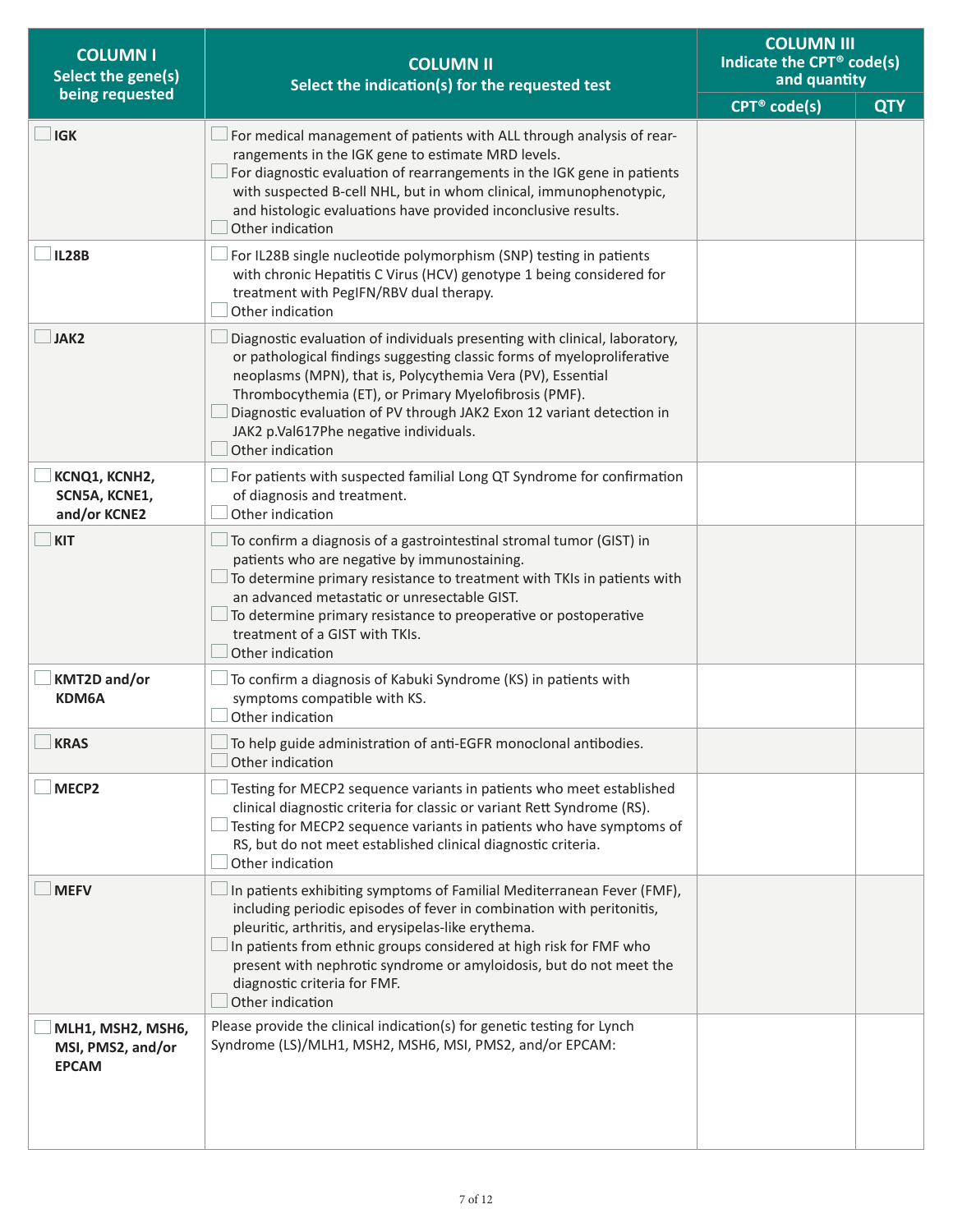| <b>COLUMN I</b><br><b>COLUMN II</b><br>Select the gene(s)<br>Select the indication(s) for the requested test |                                                                                                                                                                                                                                                                                                                                                                                                                                                                                                                                 | <b>COLUMN III</b><br>Indicate the CPT® code(s)<br>and quantity |            |
|--------------------------------------------------------------------------------------------------------------|---------------------------------------------------------------------------------------------------------------------------------------------------------------------------------------------------------------------------------------------------------------------------------------------------------------------------------------------------------------------------------------------------------------------------------------------------------------------------------------------------------------------------------|----------------------------------------------------------------|------------|
| being requested                                                                                              |                                                                                                                                                                                                                                                                                                                                                                                                                                                                                                                                 | CPT <sup>®</sup> code(s)                                       | <b>QTY</b> |
| <b>MPL</b>                                                                                                   | Diagnostic evaluation of Myeloproliferative Leukemia (MPL) variants<br>to include Trp515Leu and Trp515Lys in JAK2 p.Val617Phe-negative<br>individuals showing symptoms.<br>Other indication                                                                                                                                                                                                                                                                                                                                     |                                                                |            |
| <b>MUTYH</b>                                                                                                 | Diagnosis of MYH-Associated Polyposis (MAP) in APC-negative colorectal<br>polyposis patients, or in polyposis patients who have a family history<br>consistent with autosomal recessive inheritance.<br>Diagnosis of MAP in asymptomatic siblings of patients with known MYH<br>variants.<br>Other indication                                                                                                                                                                                                                   |                                                                |            |
| <b>Noninvasive Prenatal</b><br><b>Screening for</b><br><b>Trisomies 13, 18, 21,</b><br>X&Y                   | In singleton pregnancies with a high risk of fetal aneuploidy.<br>Other indication<br>Note, the high-risk criteria is as follows:<br>- Maternal age 35 years or older at delivery<br>- Sonographic findings indicating an increased risk of aneuploidy<br>- History of a prior pregnancy with a trisomy<br>- Positive screening results for aneuploidy, including first trimester, sequential,<br>integrated, or quadruple screen<br>- Parental balanced Robertsonian translocation with increased risk for<br>trisomy 13 or 21 |                                                                |            |
| NPM1                                                                                                         | To guide treatment decisions for individuals with AML.<br>Other indication                                                                                                                                                                                                                                                                                                                                                                                                                                                      |                                                                |            |
| <b>NRAS</b>                                                                                                  | For patients with metastatic colorectal cancer who are being considered<br>for treatment with anti-EGFR monoclonal antibodies, and who have had<br>negative KRAS gene testing.<br>Other indication                                                                                                                                                                                                                                                                                                                              |                                                                |            |
| Oncotype DX <sup>®</sup> Breast<br><b>Cancer Assay (Onco-</b><br>type DX <sup>®</sup> )                      | Estrogen Receptor (ER) positive (+), lymph node (LN) negative (-),<br>human EGFR 2 negative (HER2-) breast cancer patients who are<br>considering whether to use adjuvant chemotherapy in addition to<br>standard hormone therapy.<br>ER+, HER2- breast cancer patients with 1-3 involved ipsilateral axillary<br>lymph nodes who are considering whether to use adjuvant chemotherapy<br>in addition to hormonal therapy.<br>Other indication                                                                                  |                                                                |            |
| PAX <sub>8</sub>                                                                                             | For individuals with indeterminate thyroid FNA biopsy cytology for<br>diagnosis of papillary thyroid carcinoma.<br>Other indication                                                                                                                                                                                                                                                                                                                                                                                             |                                                                |            |
| <b>PDGFRA</b>                                                                                                | To confirm a diagnosis of a GIST in patients who are negative by<br>immunostaining.<br>To determine primary resistance to treatment with TKIs in patients with<br>an advanced metastatic or unresectable GIST.<br>To determine primary resistance to preoperative or postoperative<br>treatment of a GIST with TKIs.<br>Other indication                                                                                                                                                                                        |                                                                |            |
| PML/RARalpha                                                                                                 | Diagnostic assessment of individuals with suspected acute promyelocytic<br>leukemia (APL) by quantitative RT-PCR (RQ-PCR).<br>Diagnostic assessment of individuals with suspected APL by qualitative<br>RT-PCR.<br>Monitoring response to treatment and disease progression in individuals<br>with APL by RQ-PCR.<br>Other indication                                                                                                                                                                                           |                                                                |            |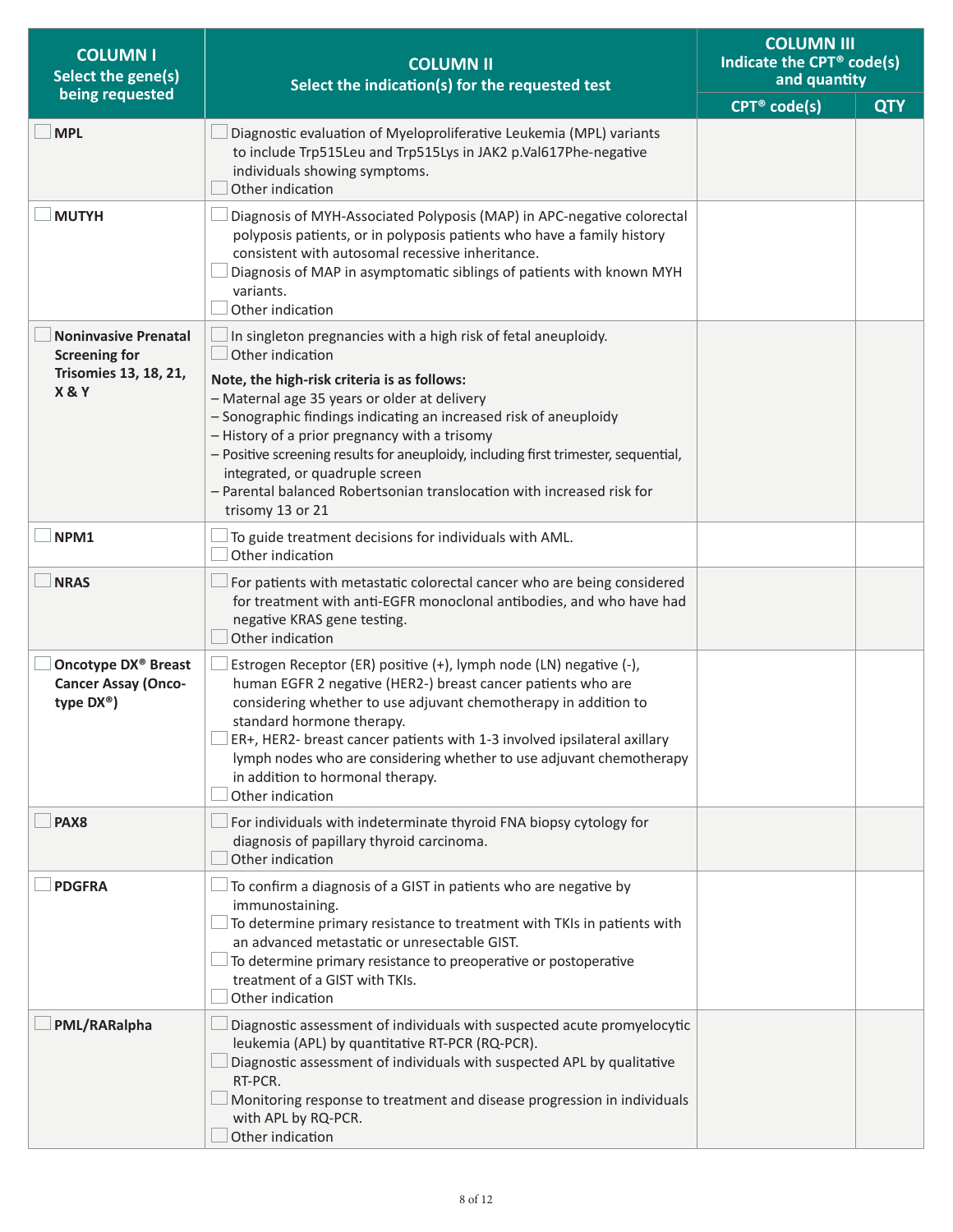| <b>COLUMN I</b><br>Select the gene(s)                     | <b>COLUMN II</b><br>Select the indication(s) for the requested test                                                                                                                                                                                                                                                                                                                                                                                                                                                                                                                                                                                                                                                             | <b>COLUMN III</b><br>Indicate the CPT® code(s)<br>and quantity |            |
|-----------------------------------------------------------|---------------------------------------------------------------------------------------------------------------------------------------------------------------------------------------------------------------------------------------------------------------------------------------------------------------------------------------------------------------------------------------------------------------------------------------------------------------------------------------------------------------------------------------------------------------------------------------------------------------------------------------------------------------------------------------------------------------------------------|----------------------------------------------------------------|------------|
| being requested                                           |                                                                                                                                                                                                                                                                                                                                                                                                                                                                                                                                                                                                                                                                                                                                 | CPT <sup>®</sup> code(s)                                       | <b>QTY</b> |
| <b>PMP22</b>                                              | For the accurate diagnosis and classification of hereditary polyneuropathies.<br>Other indication                                                                                                                                                                                                                                                                                                                                                                                                                                                                                                                                                                                                                               |                                                                |            |
| PPP2R2B                                                   | Diagnosis of Spinocerebellar Ataxia Type 12 (SCA12) in patients with<br>action tremor of the upper extremities and signs of cerebellar and<br>cortical dysfunction, in addition to Indian ancestry and a family history<br>consistent with autosomal dominant inheritance.<br>Diagnosis of SCA12 in symptomatic family members of known SCA12<br>patients.<br>Other indication                                                                                                                                                                                                                                                                                                                                                  |                                                                |            |
| PRSS1                                                     | A family history of pancreatitis in a first-degree (parent, sibling, child)<br>or second-degree (aunt, uncle, grandparent) relative;<br>An unexplained episode of documented pancreatitis occurring in a child<br>that has required hospitalization, and where there is significant concern<br>that hereditary pancreatitis should be excluded;<br>Recurrent (two or more separate, documented episodes with<br>hyper-amylasemia) attacks of acute pancreatitis for which there is no<br>explanation (anatomical anomalies, ampullary or main pancreatic<br>strictures, trauma, viral infection, gallstones, alcohol, drugs,<br>hyperlipidemia, etc.); or<br>Unexplained (idiopathic) chronic pancreatitis.<br>Other indication |                                                                |            |
| <b>PTEN</b>                                               | For patients with ASDs and macrocephaly (Head circumference greater<br>than 2 standard above the mean for age).<br>PTEN variant testing in individuals suspected of being affected with<br>Cowden Syndrome (CS) or Bannayan-Riley-Ruvalcaba Syndrome (BRRS).<br>Other indication                                                                                                                                                                                                                                                                                                                                                                                                                                                |                                                                |            |
| <b>RET</b>                                                | Multiple endocrine neoplasia type 2 (MEN2) gene testing in patients<br>with the clinical manifestations of MEN2A, MEN2B, or familial medullary<br>thyroid carcinoma (FMTC), including those with apparently sporadic<br>Medullary Thyroid Carcinoma (MTC) or pheochromocytoma.<br>MEN2 gene testing to confirm a diagnosis in the at-risk relatives of<br>genetically confirmed MEN2 patients.<br>Other indication                                                                                                                                                                                                                                                                                                              |                                                                |            |
| ROS1                                                      | For patients who have wild type (negative) EGFR or ALK gene testing,<br>reflex testing to ROS1 should be ordered for the treatment of non-small<br>cell lung carcinoma.<br>Other indication                                                                                                                                                                                                                                                                                                                                                                                                                                                                                                                                     |                                                                |            |
| RYR1                                                      | To test clinically confirmed Malignant Hyperthermia Susceptibility (MHS)<br>patients for variants in the RYR1 gene to facilitate diagnostic testing in<br>at-risk relatives.<br>To diagnose MHS in at-risk relatives of patients with clinically confirmed<br>MHS.<br>Other indication                                                                                                                                                                                                                                                                                                                                                                                                                                          |                                                                |            |
| SDHA, SDHB, SDHC,<br>SDHD, SDHAF2, MAX,<br>and/or TMEM127 | To diagnose a hereditary paraganglioma (PGL) or pheochromocytoma<br>(PCC) syndrome in patients with PGLs and/or PCCs.<br>Other indication                                                                                                                                                                                                                                                                                                                                                                                                                                                                                                                                                                                       |                                                                |            |
| SERPINA1                                                  | For guidance in diagnosis of inconclusive cases of Alpha-1 Antitrypsin<br>Deficiency (AATD) in individuals with Chronic Obstructive Pulmonary<br>Disease (COPD), unexplained liver disease, family history of AATD, or<br>environmental exposures leading to airflow obstruction after serum<br>Alpha-1 Antitrypsin (AAT) protein levels and protein phenotyping has<br>been completed.<br>Other indication                                                                                                                                                                                                                                                                                                                     |                                                                |            |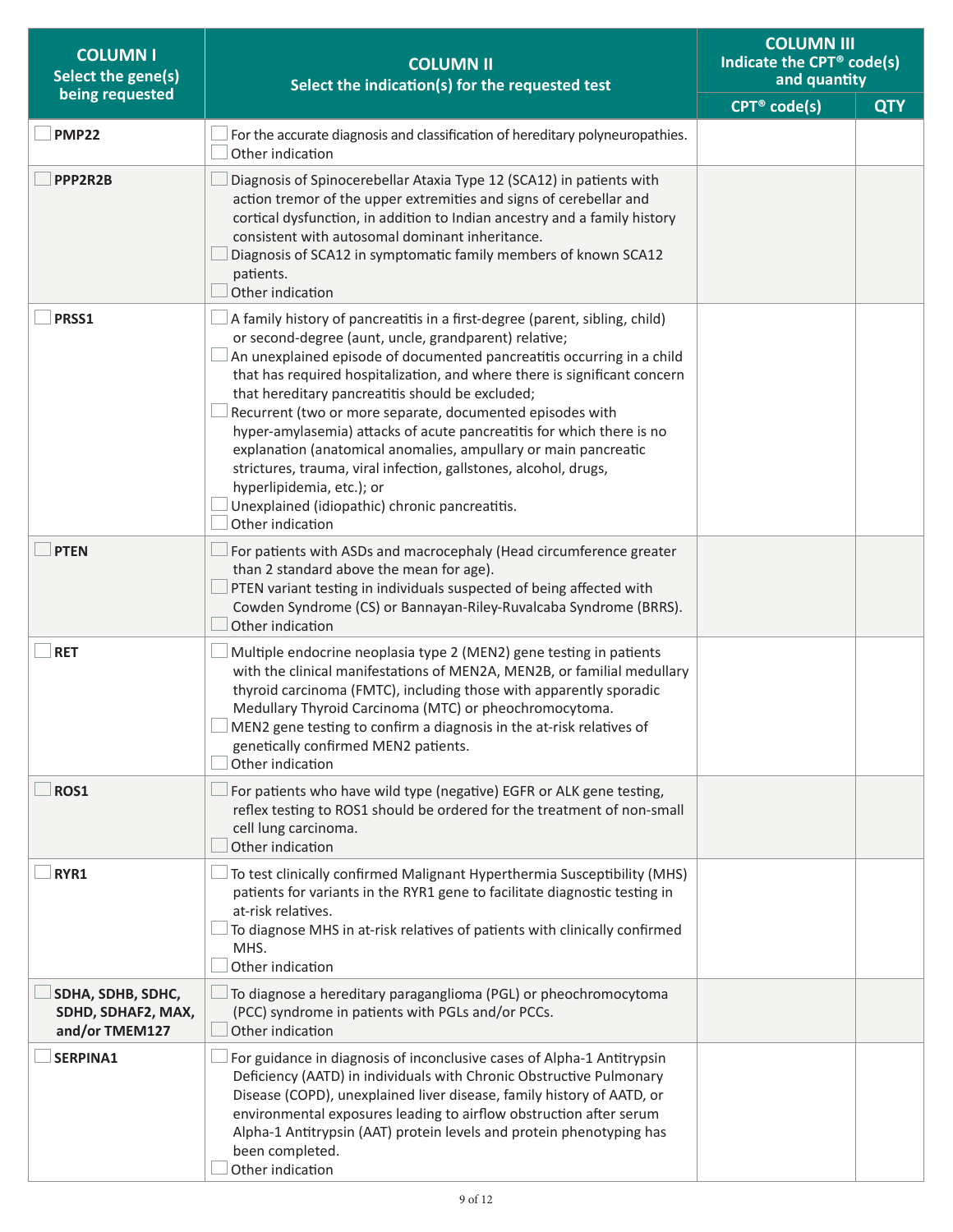| <b>COLUMN I</b><br>Select the gene(s) | <b>COLUMN II</b><br>Select the indication(s) for the requested test<br>being requested                                                                                                                                                                                                                                                                                                                                                                                                                                                                                                                                                                                                                                                                                                                                                                                                                                                                                                                                                                                                                                                                                                                                                                                                                                                                                                                                                                                                                                                              |  | <b>COLUMN III</b><br>Indicate the CPT <sup>®</sup> code(s)<br>and quantity |
|---------------------------------------|-----------------------------------------------------------------------------------------------------------------------------------------------------------------------------------------------------------------------------------------------------------------------------------------------------------------------------------------------------------------------------------------------------------------------------------------------------------------------------------------------------------------------------------------------------------------------------------------------------------------------------------------------------------------------------------------------------------------------------------------------------------------------------------------------------------------------------------------------------------------------------------------------------------------------------------------------------------------------------------------------------------------------------------------------------------------------------------------------------------------------------------------------------------------------------------------------------------------------------------------------------------------------------------------------------------------------------------------------------------------------------------------------------------------------------------------------------------------------------------------------------------------------------------------------------|--|----------------------------------------------------------------------------|
|                                       |                                                                                                                                                                                                                                                                                                                                                                                                                                                                                                                                                                                                                                                                                                                                                                                                                                                                                                                                                                                                                                                                                                                                                                                                                                                                                                                                                                                                                                                                                                                                                     |  | <b>QTY</b>                                                                 |
| SMAD4                                 | To clarify the diagnosis of individuals with JPS.<br>If a known SMAD4 mutation is in the family, genetic testing should be<br>performed in the first six months of life due to hereditary hemorrhagic<br>telangiectasia risk.<br>Other indication                                                                                                                                                                                                                                                                                                                                                                                                                                                                                                                                                                                                                                                                                                                                                                                                                                                                                                                                                                                                                                                                                                                                                                                                                                                                                                   |  |                                                                            |
| SMN1/SMN2                             | Diagnosis of patients with hypotonia and muscle weakness who are<br>suspected of having Spinal Muscular Atrophy (SMA).<br>Other indication                                                                                                                                                                                                                                                                                                                                                                                                                                                                                                                                                                                                                                                                                                                                                                                                                                                                                                                                                                                                                                                                                                                                                                                                                                                                                                                                                                                                          |  |                                                                            |
| SNRPN/UBE3A                           | When a clinical diagnosis of Prader-Willi Syndrome (PWS) is suspected,<br>the following findingsjustify genetic testing:<br>From birth to age two: Hypotonia with poor suck (neonatal period).<br>From age two to age six: Hypotonia with history of poor suck, global<br>developmental delay.<br>From age six to age 12: Hypotonia with history of poor suck, global<br>developmental delay, excessive eating with central obesity if<br>uncontrolled.<br>From age 13 years to adulthood: Cognitive impairment, usually mild<br>intellectual disability; excessive eating with central obesity if<br>uncontrolled, hypothalamic hypogonadism and/or typical behavior<br>problems.<br>Other indication<br>When a clinical diagnosis of Angelman Syndrome is suspected, the<br>following findings justifygenetic testing:<br>As part of the evaluation of patients with developmental delay,<br>regardless of age.<br>$\perp$ As part of the evaluation of patients with a balance or movement<br>disorder such as ataxia of gait. May not appear as frank ataxia but can<br>be forward lurching, unsteadiness, clumsiness, or quick, jerky motions.<br>As part of the evaluation of patients with uniqueness of behavior: any<br>combination of frequent laughter/smiling; apparent happy demeanor;<br>easily excitable personality, often with uplifted hand-flapping or waving<br>movements; hypermotoric behavior.<br>Speech impairment, none or minimal use of words; receptive and<br>non-verbal communication skills higher than verbal ones. |  |                                                                            |
| <b>STK11</b>                          | Other indication<br>To confirm a diagnosis of Peutz-Jeghers Syndrome (PJS) in proband<br>patients with a presumptive or probable diagnosis of PJS.<br>Other indication                                                                                                                                                                                                                                                                                                                                                                                                                                                                                                                                                                                                                                                                                                                                                                                                                                                                                                                                                                                                                                                                                                                                                                                                                                                                                                                                                                              |  |                                                                            |
| <b>TBP</b>                            | Diagnosis of Spinocerebellar Ataxia Type 17 (SCA17) in ataxia patients<br>exhibiting variable combinations of cognitive decline, psychiatric<br>disturbance, and movement disorders.<br>Diagnosis of SCA17 in symptomatic family members of known SCA17<br>patients.<br>Diagnosis of SCA17 in patients suspected of having Huntington Disease<br>(HD) who have tested negative for a pathogenic variant in the HD gene.<br>Other indication                                                                                                                                                                                                                                                                                                                                                                                                                                                                                                                                                                                                                                                                                                                                                                                                                                                                                                                                                                                                                                                                                                         |  |                                                                            |
| TGFBR2                                | To facilitate the diagnosis of Marfan syndrome in patients testing<br>negative for FBN1 gene variants.<br>Other indication                                                                                                                                                                                                                                                                                                                                                                                                                                                                                                                                                                                                                                                                                                                                                                                                                                                                                                                                                                                                                                                                                                                                                                                                                                                                                                                                                                                                                          |  |                                                                            |
| <b>TP53</b>                           | Diagnosis of patients satisfying the criteria for classic Li-Fraumeni<br>Syndrome (LFS) or Li-Fraumeni-Like Syndrome (LFLS), or the Chompret<br>criteria for TP53 gene testing.<br>Other indication                                                                                                                                                                                                                                                                                                                                                                                                                                                                                                                                                                                                                                                                                                                                                                                                                                                                                                                                                                                                                                                                                                                                                                                                                                                                                                                                                 |  |                                                                            |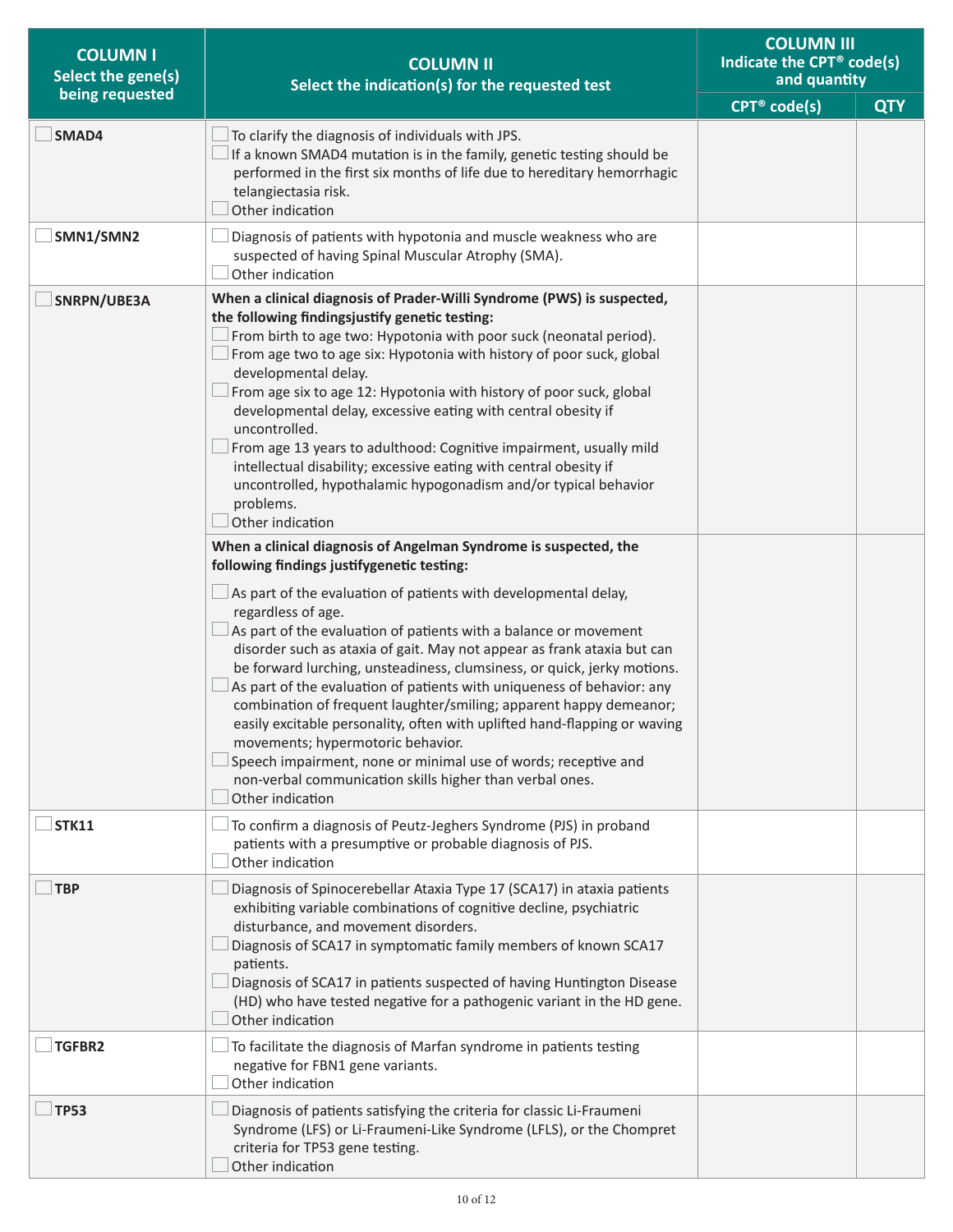| <b>COLUMN I</b><br>Select the gene(s)                   | <b>COLUMN II</b><br>Select the indication(s) for the requested test                                                                                                                                                                                                                                                                                             |                          | <b>COLUMN III</b><br>Indicate the CPT <sup>®</sup> code(s)<br>and quantity |
|---------------------------------------------------------|-----------------------------------------------------------------------------------------------------------------------------------------------------------------------------------------------------------------------------------------------------------------------------------------------------------------------------------------------------------------|--------------------------|----------------------------------------------------------------------------|
| being requested                                         |                                                                                                                                                                                                                                                                                                                                                                 | CPT <sup>®</sup> code(s) | <b>QTY</b>                                                                 |
| <b>TPMT</b>                                             | TPMT genotyping or phenotyping in patients with Inflammatory Bowel<br>Disease (IBD) prior to administration of thiopurines (azathioprine, 6-MP,<br>and $6-TG$ ).<br>Other indication                                                                                                                                                                            |                          |                                                                            |
| <b>TRG</b>                                              | Diagnosis and treatment of T-cell neoplasms.<br>Other indication                                                                                                                                                                                                                                                                                                |                          |                                                                            |
| UGT1A1                                                  | Prior to irinotecan administration in patients with CRC to lower the starting<br>dose of irinotecan in patients with the UGT1A1*28/UGT1A1*28 genotype.<br>Prior to irinotecan administration in patients with CRC to increase the<br>starting dose of irinotecan in patients with the UGT1A1*1/UGT1A1*1 or<br>UGT1A1*1/UGT1A1*28 genotypes.<br>Other indication |                          |                                                                            |
| <b>UPD</b>                                              | For neonates, infants, children or adults symptomatic for Beckwith-<br>Wiedermann Syndrome (BWS) to diagnose Uniparental Disomy (UPD)<br>for chromosome 11.<br>Other indication                                                                                                                                                                                 |                          |                                                                            |
| <b>VHL</b>                                              | Diagnosis of Von Hippel-Lindau (VHL) syndrome in patients presenting<br>with pheochromocytoma, paraganglioma, or central nervous system<br>hemangioblastoma.<br>Confirmation of diagnosis in individuals with symptoms consistent with<br>VHL syndrome.<br>Other indication                                                                                     |                          |                                                                            |
| <b>VKORC1</b>                                           | For the initiation and management of warfarin treatment.<br>Other indication                                                                                                                                                                                                                                                                                    |                          |                                                                            |
| Y Chromosome<br><b>Microdeletion</b><br><b>Analysis</b> | For detecting submicroscopic deletions involving the Y chromosome in<br>men with azoospermia, oligozoospermia, or teratozoospermia.<br>Other indication                                                                                                                                                                                                         |                          |                                                                            |